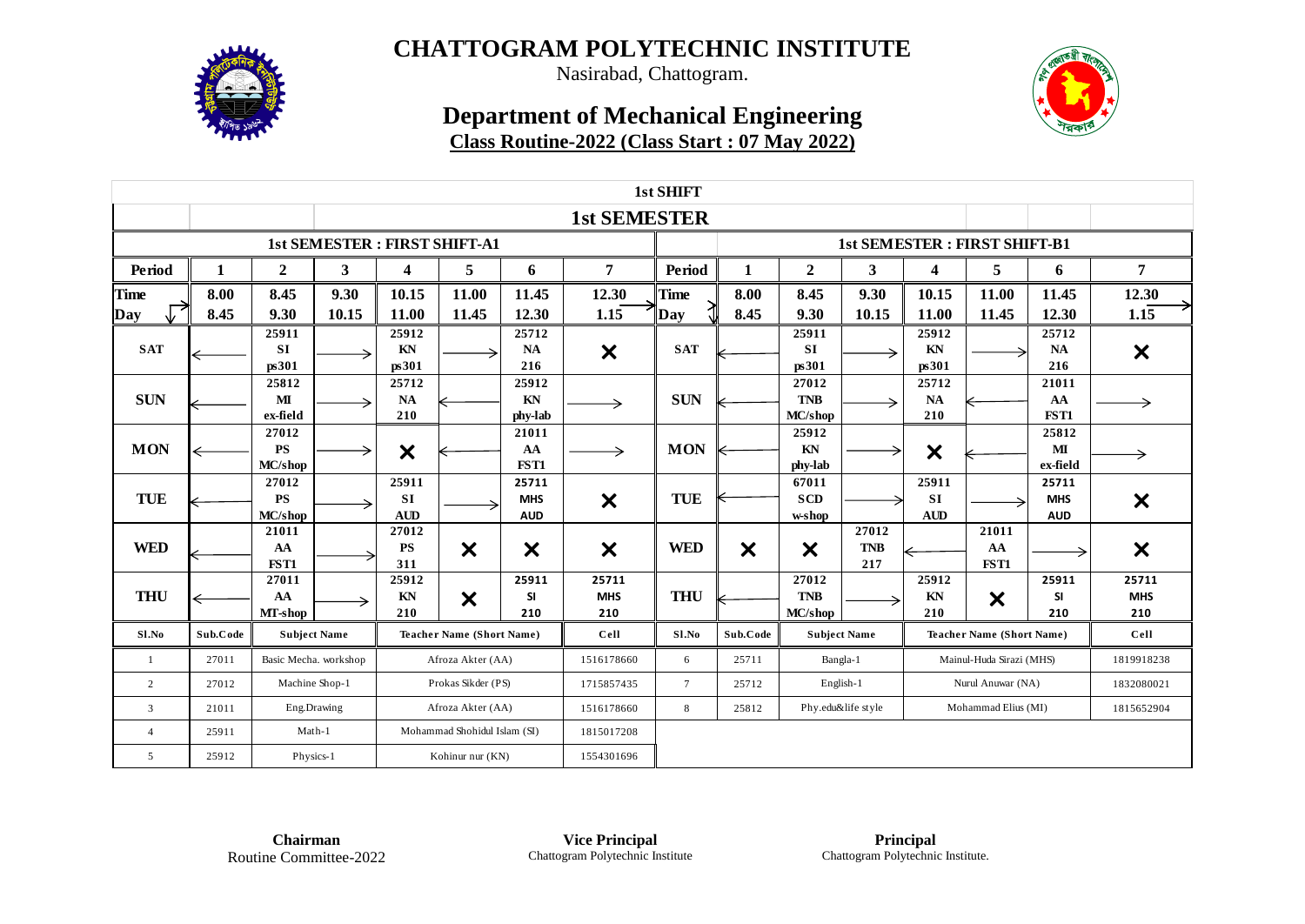

Nasirabad, Chattogram.

### **Department of Mechanical Engineering Class Routine-2022 (Class Start : 07 May 2022)**



| 1st SHIFT                             |                      |                             |                              |                                        |                        |                                    |                           |  |                            |                           |                          |                           |                                      |                                            |                           |
|---------------------------------------|----------------------|-----------------------------|------------------------------|----------------------------------------|------------------------|------------------------------------|---------------------------|--|----------------------------|---------------------------|--------------------------|---------------------------|--------------------------------------|--------------------------------------------|---------------------------|
|                                       |                      |                             |                              |                                        |                        |                                    | 3rd SEMESTER              |  |                            |                           |                          |                           |                                      |                                            |                           |
| 3rd SEMESTER : FIRST SHIFT-A1 : TCL = |                      |                             |                              |                                        |                        |                                    |                           |  | <b>FIRST SHIFT-B1</b>      |                           |                          |                           |                                      |                                            |                           |
| Period                                | 1                    | $\overline{2}$              | 3                            | 4                                      | 5                      | 6                                  | 7                         |  | 1                          | $\overline{2}$            | 3                        | 4                         | 5                                    | 6                                          |                           |
| <b>Time</b>                           | 8.00                 | 8.45                        | 9.30                         | 10.15                                  | 11.00                  | 11.45                              | 12.30                     |  | 8.00                       | 8.45                      | 9.30                     | 10.15                     | 11.00                                | 11.45                                      | 12.30                     |
| Day                                   | 8.45                 | 9.30                        | 10.15                        | 11.00                                  | 11.45                  | 12.30                              | 1.15                      |  | 8.45                       | 9.30                      | 10.15                    | 11.00                     | 11.45                                | 12.30                                      | 1.15                      |
| <b>SAT</b>                            |                      | 66611<br>AK<br>cad-cam      |                              | 66822<br><b>SNL</b><br>218             | 67032<br>AA<br>315     | $\boldsymbol{\mathsf{x}}$          | $\boldsymbol{\mathsf{x}}$ |  | 66822<br><b>SNL</b><br>218 |                           | 67031<br>NN<br>MC/shop   | →                         |                                      | 65922<br>$\mathbf{K}\mathbf{N}$<br>phy-lab | →                         |
| <b>SUN</b>                            | 65922<br>KN<br>ps302 |                             | 66822<br><b>SNL</b><br>ps302 | 65931<br>KM<br>ps302                   |                        | 67031<br>N <sub>N</sub><br>MC/shop | →                         |  | 65922<br>KN<br>ps302       |                           | 67031<br>NN<br>218       | 65931<br>KM<br>ps302      |                                      | 66822<br><b>SNL</b><br><b>BEL</b>          |                           |
| <b>MON</b>                            |                      | 67032<br>AA<br>F-shop       |                              | $\boldsymbol{\mathsf{x}}$              |                        | 65722<br><b>NA</b><br>210          | →                         |  |                            | 66611<br>AK<br>cad-cam    |                          | 67032<br>AA<br>306        |                                      | 65722<br>$\mathbf{NA}$<br>210              |                           |
| <b>TUE</b>                            |                      | 66611<br>AK<br>cmt-lab1     |                              | 67031<br>$\mathbf{N}\mathbf{N}$<br>217 |                        | 65922<br>KN<br>phy-lab             |                           |  | 66822<br><b>SNL</b><br>218 | $\boldsymbol{\mathsf{x}}$ |                          | 67032<br>AA<br>F-shop     | →                                    | $\boldsymbol{\mathsf{x}}$                  | $\boldsymbol{\mathsf{x}}$ |
| <b>WED</b>                            | ←                    | 65931<br>KM<br><b>AUD</b>   | 65922<br>KN<br><b>AUD</b>    | 65722<br>NA<br>ps301                   |                        | 67031<br>NN<br>MC/shop             | →                         |  |                            | 65931<br>KM<br><b>AUD</b> | 65922<br>KN<br>AUD       | 65722<br>NA<br>ps301      |                                      | 66611<br>AK<br>cad-cam                     |                           |
| <b>THU</b>                            |                      | 65931<br>KM<br><b>AUD</b>   |                              | 67032<br>AA<br><b>AUD</b>              |                        | 66822<br><b>SNL</b><br><b>BEL</b>  |                           |  |                            | 65931<br>KM<br><b>AUD</b> |                          | 67032<br>AA<br><b>AUD</b> |                                      | 67031<br>$\mathbf{N}\mathbf{N}$<br>MC/shop |                           |
| Sl.No                                 | Sub.Code             | <b>Subject Name</b>         |                              | A-1 Teacher Name (Short Name)          |                        |                                    | Cell                      |  | Sub.Code                   |                           | <b>Subject Name</b>      |                           | <b>B-1 Teacher Name (Short Name)</b> |                                            | Cell                      |
| $\mathbf{1}$                          | 67031                | Machine shop-3              |                              |                                        | Mohammad Nurunobi (NN) |                                    | 1818232404                |  | 65922                      |                           | Physics-2                |                           | Kohinur nur                          |                                            | 1554301696                |
| $\overline{2}$                        | 67032                | Foundry                     |                              | Afroza Akter (AA)                      |                        |                                    | 1516178660                |  | 65931                      |                           | Math-2<br>Kawshik mondol |                           |                                      |                                            | 1714391718                |
| 3                                     | 66611                | <b>Computer Application</b> |                              |                                        | Abdul Kader (AK)       |                                    | 1840096416                |  | 65722                      |                           | Comm. English            |                           | <b>Nurul Anuwar</b>                  |                                            | 1832080021                |
| $\overline{4}$                        | 66822                | Ent.Eng.Fundamental         |                              |                                        | Lima Akter             |                                    | 1786880511                |  |                            |                           |                          |                           |                                      |                                            |                           |

**Chairman** Routine Committee-2022

**Vice Principal** Chattogram Polytechnic Institute

**Principal** Chattogram Polytechnic Institute.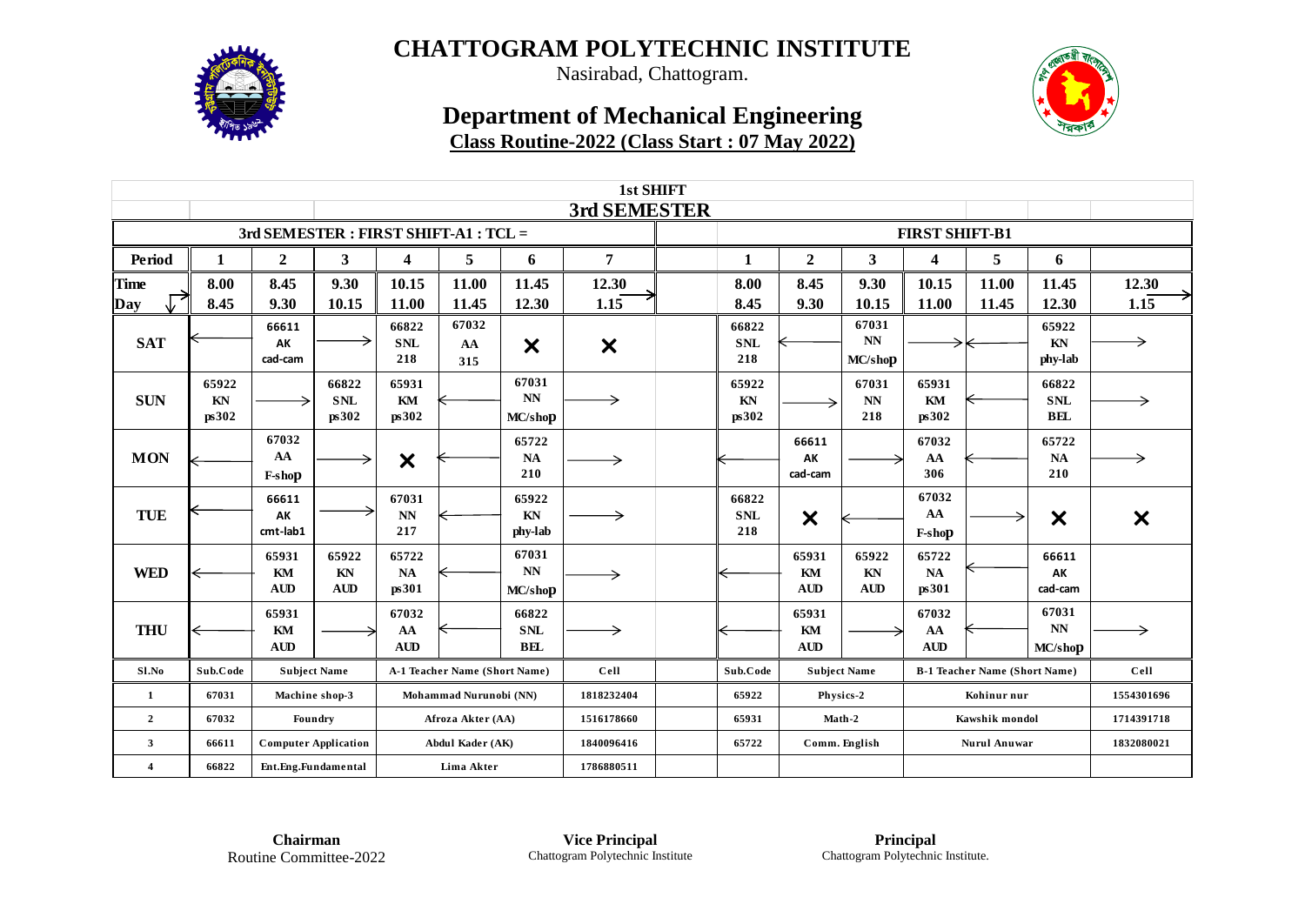

Nasirabad, Chattogram.

### **Department of Mechanical Engineering Class Routine-2022 (Class Start : 07 May 2022)**



| 1st SHIFT               |                       |                               |                         |                                     |                               |                                        |                           |  |                           |                               |                       |                                 |                                        |                               |                           |
|-------------------------|-----------------------|-------------------------------|-------------------------|-------------------------------------|-------------------------------|----------------------------------------|---------------------------|--|---------------------------|-------------------------------|-----------------------|---------------------------------|----------------------------------------|-------------------------------|---------------------------|
|                         |                       |                               |                         |                                     |                               |                                        | 5th SEMESTER              |  |                           |                               |                       |                                 |                                        |                               |                           |
|                         |                       |                               |                         | <b>FIRST SHIFT-A1</b>               |                               |                                        |                           |  |                           |                               | <b>FIRST SHIFT-B1</b> |                                 |                                        |                               |                           |
| Period                  | 1                     | $\overline{2}$                | $\mathbf{3}$            | $\boldsymbol{4}$                    | 5                             | 6                                      | 7                         |  | 1                         | $\overline{2}$                | 3                     | 4                               | 5                                      | 6                             | 7                         |
| <b>Time</b>             | 8.00                  | 8.45                          | 9.30                    | 10.15                               | 11.00                         | 11.45                                  | 12.30                     |  | 8.00                      | 8.45                          | 9.30                  | 10.15                           | 11.00                                  | 11.45                         | 12.30                     |
| Day                     | 8.45                  | 9.30                          | 10.15                   | 11.00                               | 11.45                         | 12.30                                  | 1.15                      |  | 8.45                      | 9.30                          | 10.15                 | 11.00                           | 11.45                                  | 12.30                         | $1.1\overline{5}$         |
| <b>SAT</b>              |                       | 67053<br><b>TNB</b><br>w-shop |                         | 67054<br><b>PS</b><br><b>T-lab</b>  |                               | 67051<br>$\mathbf{N}\mathbf{N}$<br>218 |                           |  |                           | 67052<br><b>PS</b><br>MT-shop |                       | 67055<br><b>SCD</b><br>ps302    |                                        | 67053<br><b>TNB</b><br>W-shop | →                         |
| <b>SUN</b>              |                       | 67052<br>NU<br>T-lan          | →                       | $\boldsymbol{\mathsf{x}}$           |                               | 67054<br><b>PS</b><br>cad-cam          |                           |  |                           | 67054<br><b>PS</b><br>cad-cam |                       | 67051<br>NN<br>T-lab            | 67055<br><b>SCD</b><br>323             |                               | $\boldsymbol{\mathsf{x}}$ |
| <b>MON</b>              |                       | 67053<br><b>TNB</b><br>w-shop |                         | 67055<br><b>SCD</b><br><b>T-lab</b> |                               | 67051<br>NN<br>T-lab                   | $\boldsymbol{\mathsf{x}}$ |  | $\boldsymbol{\mathsf{x}}$ |                               | 67051<br>NN<br>218    |                                 | 67052<br><b>PS</b><br>218              | 67053<br><b>TNB</b><br>218    | $\boldsymbol{\mathsf{x}}$ |
| <b>TUE</b>              | $\boldsymbol{\times}$ | 67051<br><b>NN</b><br>218     | ⇒                       | 65851<br><b>PKB</b><br>ps-301       | 67053<br><b>TNB</b><br>308    | $\boldsymbol{\times}$                  | $\mathsf{X}\leftarrow$    |  |                           | 67053<br><b>TNB</b><br>w-shop |                       | 65851<br><b>PKB</b><br>$ps-301$ | 67051<br>$\mathbf{N}\mathbf{N}$<br>218 | →                             | $\boldsymbol{\mathsf{x}}$ |
| <b>WED</b>              |                       | 67054<br><b>PS</b><br>cad-cam |                         | 65851<br><b>PKB</b><br>$ps-202$     | 67052<br>NU<br><b>AUD</b>     | 67055<br><b>SCD</b><br>217             | X                         |  | $\boldsymbol{\mathsf{x}}$ | 67053<br><b>TNB</b><br>218    | X                     | 65851<br><b>PKB</b><br>ps-202   | 67052<br><b>PS</b><br>218              | 67054<br><b>PS</b><br>218     | $\boldsymbol{\mathsf{x}}$ |
| <b>THU</b>              | ⇐                     | 65851<br><b>PKB</b><br>210    | →                       | 67052<br><b>NU</b><br>Ps302         | 67053<br><b>TNB</b><br>217    | $\boldsymbol{\mathsf{x}}$              | $\boldsymbol{\mathsf{x}}$ |  |                           | 65851<br><b>PKB</b><br>210    |                       | $\boldsymbol{\mathsf{x}}$       |                                        | 67054<br><b>PS</b><br>cad-cam | →                         |
| Sl.No                   | Sub.Code              | <b>Subject Name</b>           |                         |                                     | A-1 Teacher Name (Short Name) |                                        | Cell                      |  | Sub.Code                  | <b>Subject Name</b>           |                       |                                 | <b>B1 Teacher Name (Short Name)</b>    |                               | Cell                      |
| 1                       | 67051                 |                               | Hydraulics              |                                     | Mohammad Nurunobi (NN)        |                                        | 1818232404                |  | 65851                     | Accounting                    |                       |                                 | Polash kanti Borua (PKB)               |                               | 1554335950                |
| $\overline{2}$          | 67052                 | <b>Estmating &amp;costing</b> |                         |                                     | Mohammad Nazimuddin (NU)      |                                        | 1966042855                |  | 67052                     | <b>Estmating &amp;costing</b> |                       | Prokas sikder (PS)              |                                        |                               | 1715857435                |
| $\mathbf{3}$            | 67053                 |                               | <b>Advanced welding</b> | Tonni Barua (TNB)                   |                               |                                        | 1878514691                |  |                           |                               |                       |                                 |                                        |                               |                           |
| $\overline{\mathbf{4}}$ | 67054                 | Cad-cam                       |                         |                                     | Prokas sikder (PS)            |                                        | 1715857435                |  |                           |                               |                       |                                 |                                        |                               |                           |
| 5                       | 67055                 | <b>Msanufacturing proces</b>  |                         |                                     | sojun chandra dhar (SCD)      |                                        | 1839116176                |  |                           |                               |                       |                                 |                                        |                               |                           |

**Chairman** Routine Committee-2022

**Vice Principal** Chattogram Polytechnic Institute

**Principal** Chattogram Polytechnic Institute.